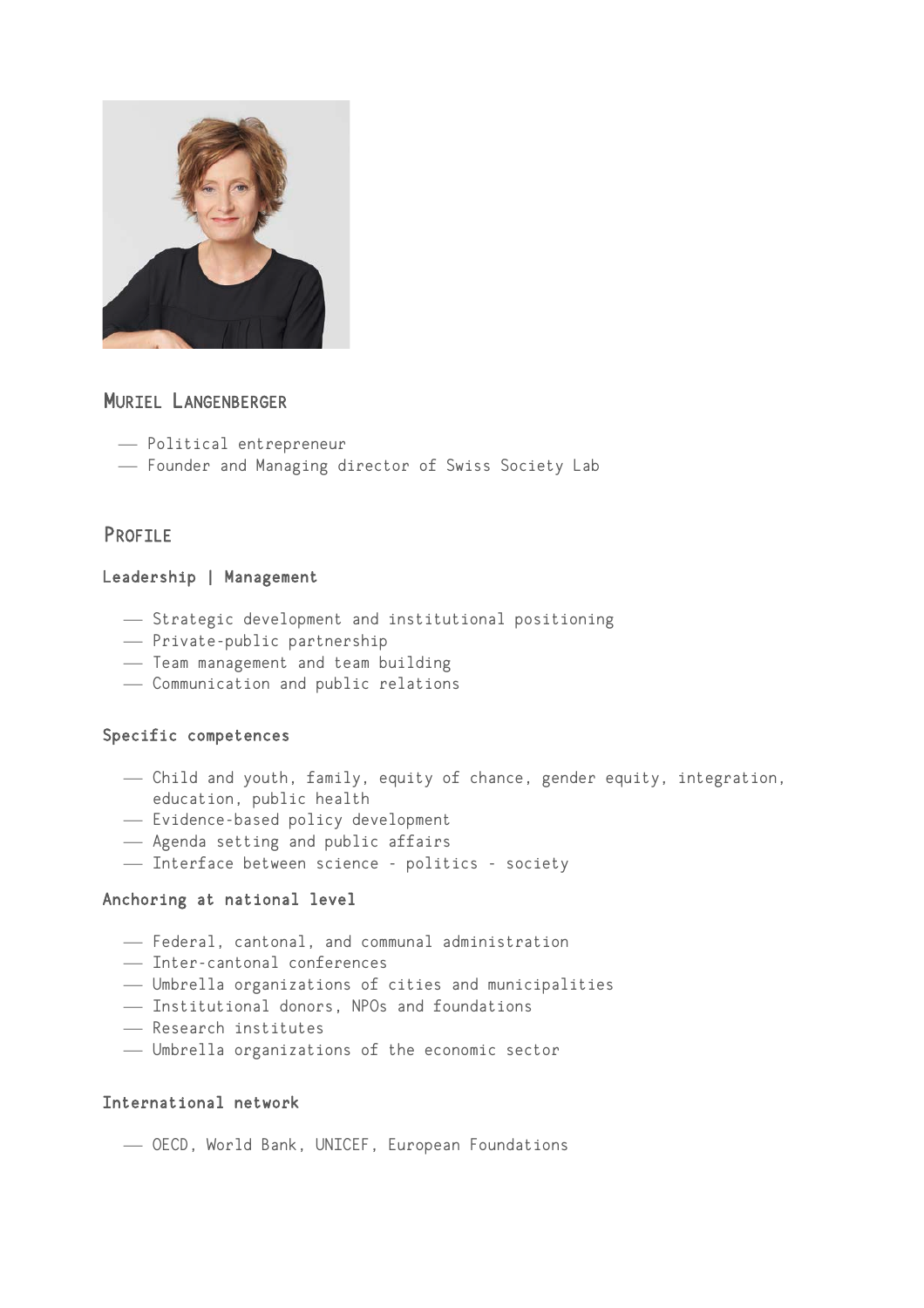## **ACTUAL**

## Founder | Managing Director Swiss Society Lab Ltd Consulting company and laboratory for societal issues, January 2020 -, Zurich

- ¾ Strategic and political consultancies for Jacobs Foundation, City of Zurich, Alliance Enfance and NRP 76…
- -Mandate for the development of a Think Lab and Impulse Hub knowledge generator for the foundation sector - on the impact of disruptive elements on the development of society, Consortium of six foundations
- -Presentations: NRP 76, Swiss Education Day 2021
- Lecturer, CAS NGO and Public Management, CEPS University of Basel

#### Member of the Board

Swiss Foundation for International Social Service, Switzerland April 2016– today, Geneva and Zurich.

## FORMER POSITIONS

### Head of programs for Europe and Member of the Direction July 2013-December 2019, Jacobs Foundation, Zurich

- ¾ Participation in the foundation Board meetings, to the institutional decisions and the development of the five-year strategy
- Development of an integrated strategy in the field of early childhood for Europe, with a special focus on Switzerland and Germany, as well as a transfer of know-how to other European countries.
- ¾ Positioning of the Foundation through advocacy and political work.
- Team of 4 internal and 6 external staff members

#### Responsible for childhood and youth issues May 2008–April 2013, Federal Office for Social Insurance, Bern

- ¾ Development of childhood and youth policy of the Federal Council (preparation of position papers for the head of department for Federal Council decisions, and for presentation to parliamentary commissions)
- ¾ Development of legal bases for child and youth policies
- ¾ Development of national programs in collaboration with cantons and cities, as well as with private companies (report for the various steering committees)
- ¾ Chairwoman of a private-public partnership with donors (incl. OAK foundation)
- ¾ Team of 16 staff members.

### Responsible for children's rights in Switzerland January 2001–April 2008, Terre des hommes – child relief organization, Lausanne

- ¾ Positioning of the organization in Switzerland (report to executive committee)
- ¾ Advocacy regarding childhood policy matters aimed at Federal authorities and the media
- ¾ Development of a national coalition on child rights issues (deputy chairwoman)
- ¾ Co-foundation of the Alliance for Unaccompanied Minors (UAM)Team of 10 staff members